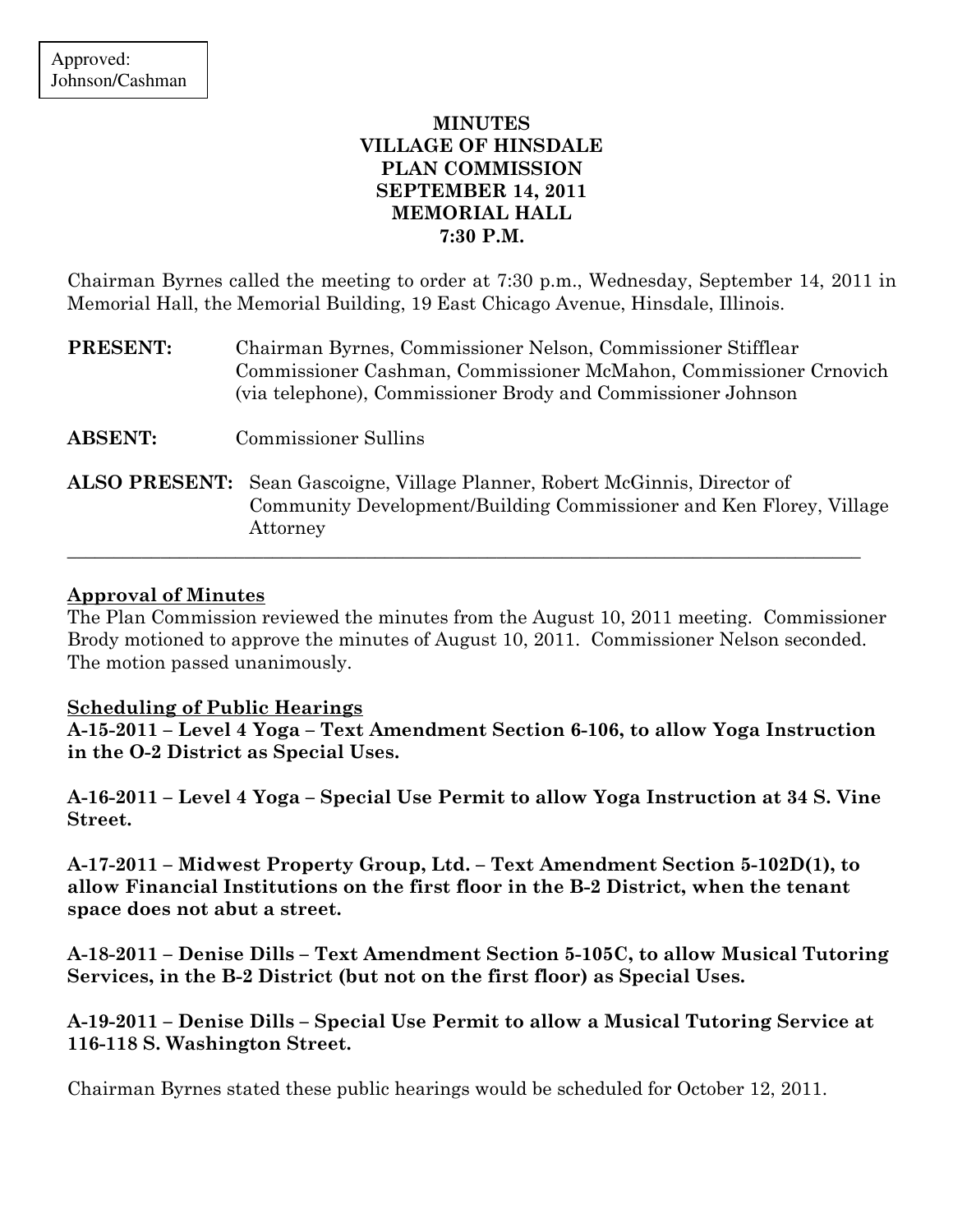## Sign Permit Review

## 28 W. Chicago – Frey Orthodontics – One Awning Sign

Karen Blair, owner of Dentistry by Design introduced herself and explained her request for an additional awning sign.

Certain Commissioners expressed concerns with the number of existing window signs.

The Commission indicated they were in support of the proposed signage, but that the applicant needed to remove the window signage.

Commissioner Stifflear motioned for the approval of signage for 28 W. Chicago – Frey Orthodontics for one additional awning sign with the condition that the applicant remove all of the existing window signs. Commissioner Nelson seconded. The motion passed unanimously.

## Exterior Appearance/Site Plan Review

## A-05-2011 – 10 N. Washington Street – Eden Assisted Living – Site Plan/Exterior Appearance Approval for Removal of Existing Townhomes and Landscaping Improvements.

Chairman Byrnes introduced the case and indicated the applicant was reappearing before them at the request of the Board.

Mitch Hamblet introduced himself and summarized the request which included the removal of the townhomes and proposed landscaping that would replace where the townhomes were. Mr. Hamblet explained the grade changes and how they would impact the site and the landscaping. He then clarified the differences between what was originally proposed for the landscaping and what had changed with this new proposal.

Commissioner Stifflear expressed concern with the severe grade change along Maple and its proximity to the public sidewalk. He indicated that someone walking along could be seriously injured should they get too close to the retaining wall and the subsequent drop off.

Mr. Hamblet explained how that had been addressed and indicated that the drop was further from the sidewalk than one would assume.

Further discussion ensued regarding the grade of the property and how it would affect the landscaping and the future use of the open space by the Eden residents.

Chairman Byrnes indicated that the applicant had referred to some minor exterior alterations now proposed for the façade as a result of the townhomes being removed.

Mr. Hamblet explained that they intend to take the existing balconies and create bay windows that would run the length of the building from top to bottom.

Commissioner Cashman expressed interest in seeing certain trees preserved on the site. Mr. Hamblet identified several trees that would remain and indicated that they too wanted to keep as many trees as possible.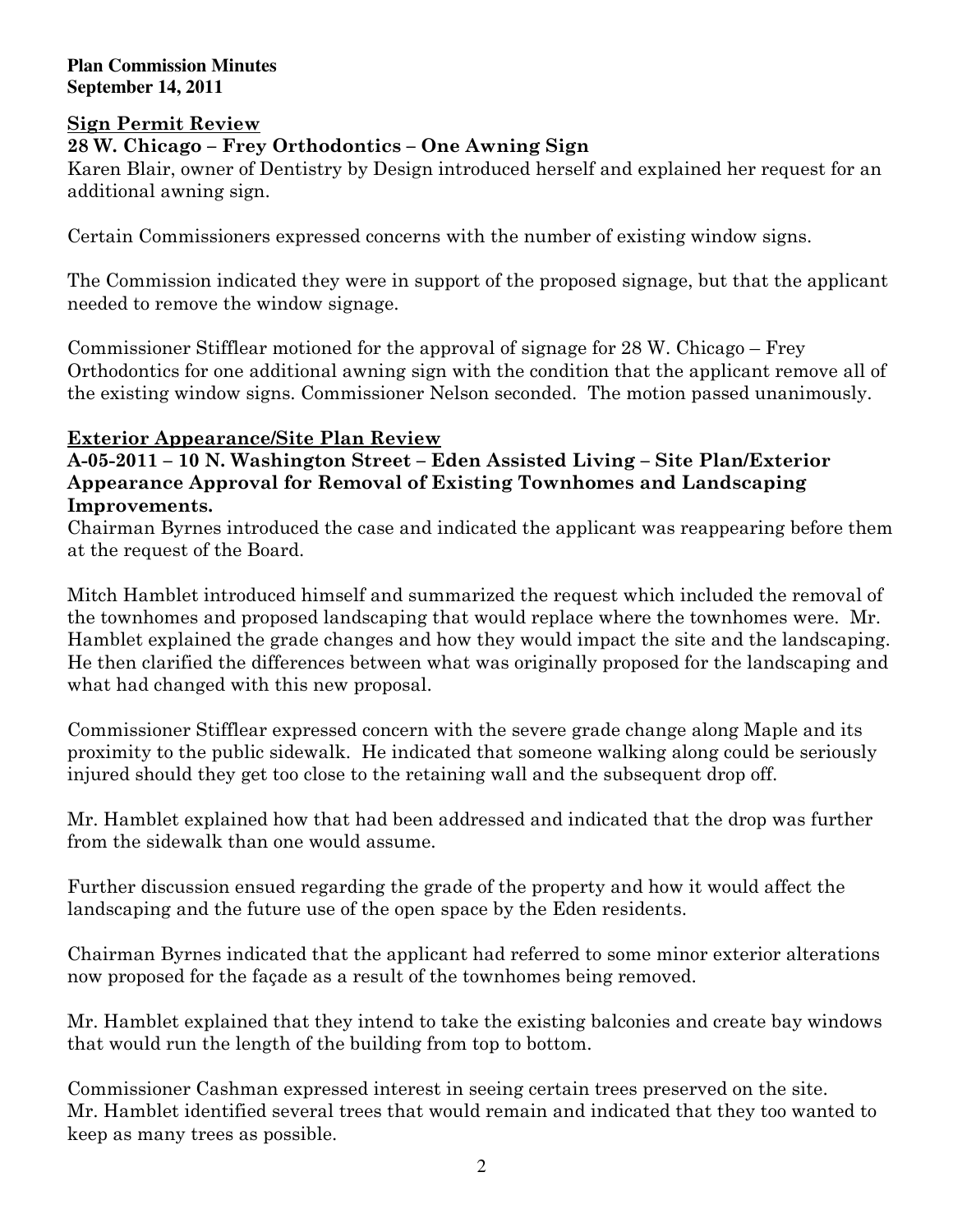Some of the Commissioners expressed interest in seeing additional seating areas along Maple.

Mr. Gascoigne explained some of the considerations that should be given to providing those additional seating areas.

General discussion ensued regarding any other changes that could provide visual relief once the townhomes were removed. The Commissioners generally agreed that the proposed changes were sufficient and anything more could do more harm than good.

Commissioner Nelson motioned for the approval of Exterior Appearance for Removal of Existing Townhomes and Landscaping Improvements at 10 N. Washington Street – Eden Assisted Living. Commissioner Brody seconded. The motion passed unanimously.

Commissioner Cashman motioned to disapprove the Site Plan for Removal of Existing Townhomes and Landscaping Improvements at 10 N. Washington Street – Eden Assisted Living. Commissioner Nelson seconded. The motion failed unanimously and the site plan was approved.

# Public Hearings

A-22-2011 – Eden Assisted Living – Text Amendment to Section 4-112 as it relates to density and multi-building projects for Personal Care Facilities and Senior Citizen Housing, in the Multi-Family Residential Districts. (Transcript of the following Public Hearing on file.)

Chairman Byrnes summarized the request.

Mr. Florey identified specific language in the proposed text amendment and a potential conflict regarding specific adoption date of the code. He indicated this matter was discussed at Board and he recommended alternative language to avoid any conflict.

The Commission agreed to reference buildings constructed prior to 1980 rather than using the adoption date of the code.

Commissioner Crnovich questioned if it would be possible to apply the same reference to the multi-building projects component of the text amendment as well.

Chairman Byrnes interrupted discussions to open the public hearing.

General discussion ensued as to what additions were done and when they were completed.

Mr. Florey agreed with the intent but indicated they would need to use a different date since additions had been done to the structure after 1980. The Commission agreed to use the year 2010.

Nancy Weller introduced herself and identified herself as a Trustee for the Hinsdale Public Library. She expressed a concern with existing parking in the area and questioned if anything could be done to work with the applicant regarding the parking.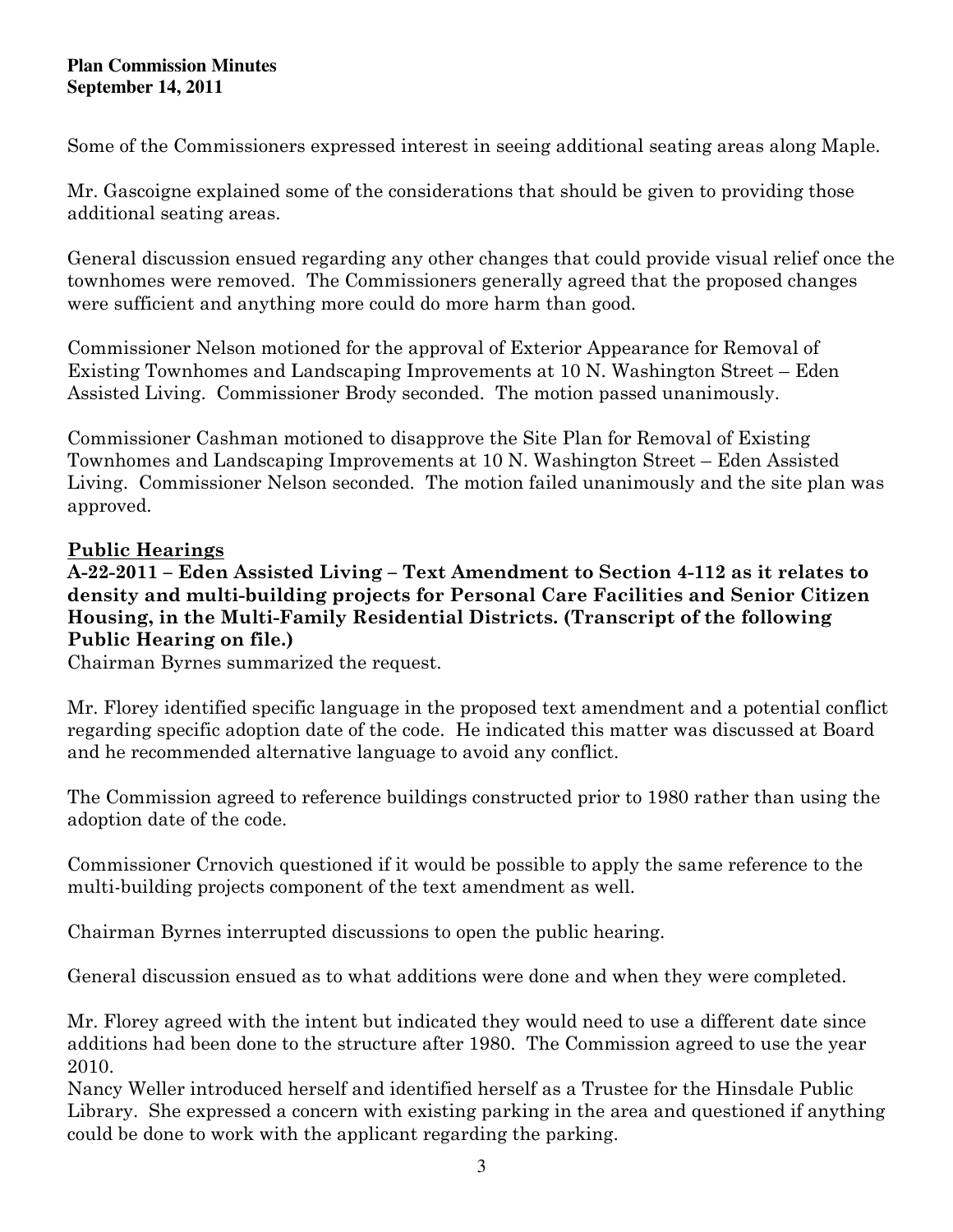Chairman Byrnes acknowledged her concern but indicated that the applicant had worked closely with the Village at previous public hearings, and vetted the subject thoroughly to provide them with a comfort level regarding any parking issues. He indicated that while he understood her concerns, those issues had been addressed and resolved as part of the previous approvals which were not before them tonight.

The Commission confirmed the recommended language with Mr. Florey.

Commissioner Nelson motioned to approve a Text Amendment to Section 4-112 as it relates to density and multi-building projects for Personal Care Facilities and Senior Citizen Housing, in the Multi-Family Residential Districts, and as amended. Commissioner Cashman seconded. The motion passed unanimously.

## A-11-2011 – Text Amendment to Article III, Section 3-110 of the Hinsdale Zoning Code as it relates to the Elimination of the Floor Area Ratio Requirement for New Single-Family Residences that Receive Design Review Approval from the Design Review Commission. (Transcript of the following Public Hearing on file.) Chairman Byrnes opened the public hearing and summarized the request.

Charles Landefeld, Chairman of the Design Review Commission, introduced himself and provided his summary of the request and how it had reached the point they were at tonight.

He discussed some of the issues and the frustrations the Commission experienced while researching various other community's design guidelines. He continued on to explain how the process ended up voluntary and how they arrived at FAR as an incentive for voluntarily undergoing the process. He also addressed the complexities of FAR calculations.

Richard Olson, architect and Commissioner on the Design Review Commission, introduced himself and explained his thoughts on FAR and its practicality.

General discussion ensued amongst the Commissioners regarding the reasonableness and implications of eliminating the FAR requirement altogether.

Mr. Landefeld explained that even if a request was made, it was still needed to be reviewed and approved by the Design Review Commission.

Commissioner Cashman expressed his disappointment that the Commission did not provide additional data and support, given the significance of the change being proposed.

Commissioner Crnovich questioned if other incentives were considered.

Commissioner Johnson elaborated on Commissioner Crnovich's question stating that during the strategic planning process, a preponderance of the residents were concerned with bulk and this proposal doesn't help that concern. If anything it could make it worse.